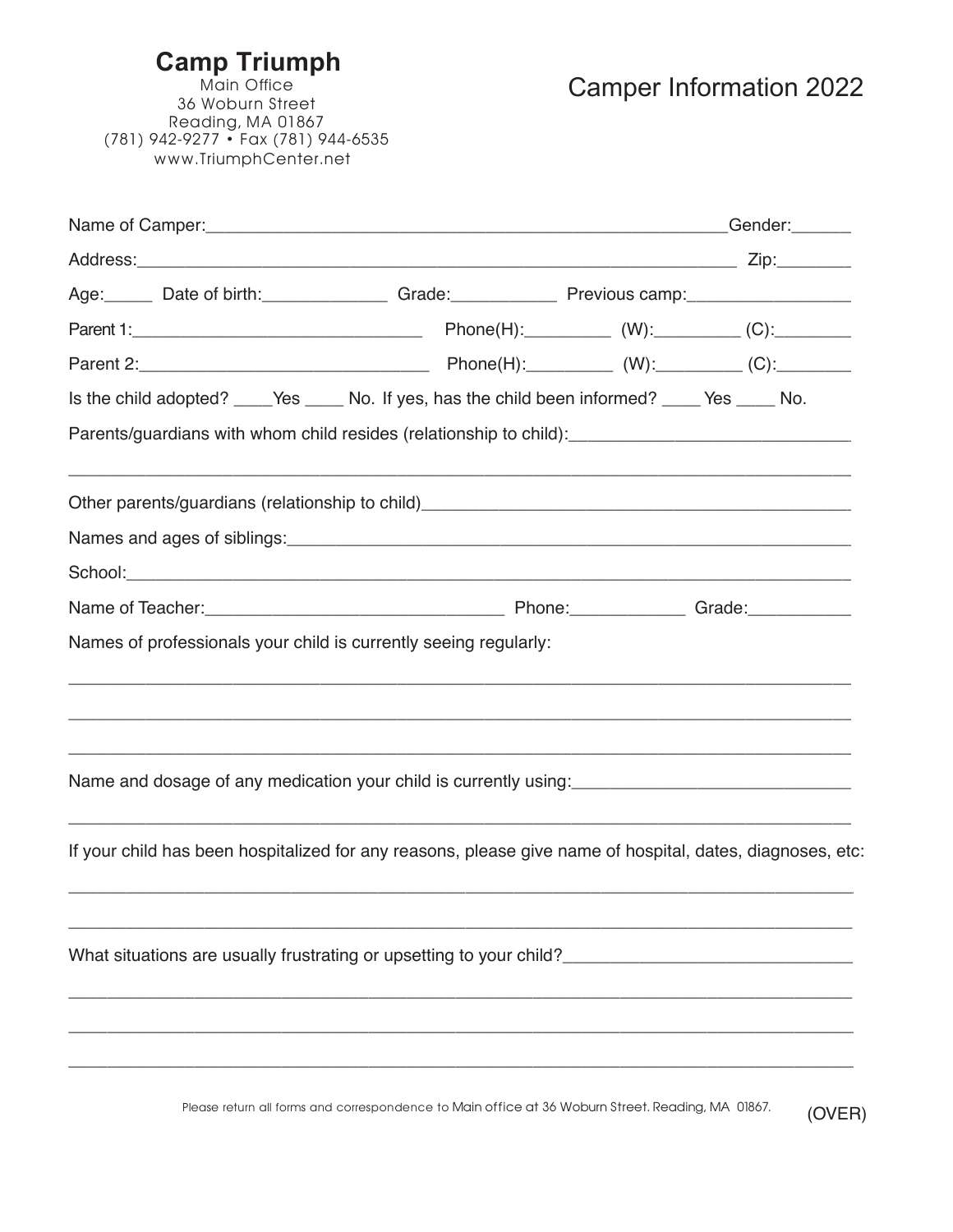| How does the child get along with the following people:                                          |  |  |                                                                                                      |
|--------------------------------------------------------------------------------------------------|--|--|------------------------------------------------------------------------------------------------------|
| 1. Mother: _______ very well ________ well ________ fair ________ poorly ______ very poorly      |  |  |                                                                                                      |
|                                                                                                  |  |  |                                                                                                      |
| 2. Father ________ very well _________ well _________ fair ________ poorly ______ very poorly    |  |  |                                                                                                      |
|                                                                                                  |  |  |                                                                                                      |
|                                                                                                  |  |  | 3. Brothers and sisters: _____ very well _______ well ________ fair _______ poorly _____ very poorly |
|                                                                                                  |  |  |                                                                                                      |
| 4. Teachers: _____ very well _______ well _______ fair _______ poorly _____ very poorly          |  |  |                                                                                                      |
|                                                                                                  |  |  |                                                                                                      |
| 5. Classmates: very well well well fair                                                          |  |  | poorly ______ very poorly                                                                            |
|                                                                                                  |  |  |                                                                                                      |
| 6. Other children: _____ very well _______ well ________ fair ________ poorly ______ very poorly |  |  |                                                                                                      |
|                                                                                                  |  |  |                                                                                                      |
| 7. Other adults: ____ very well _______ well _______ fair _______ poorly _____ very poorly       |  |  |                                                                                                      |
|                                                                                                  |  |  |                                                                                                      |

-2-

L